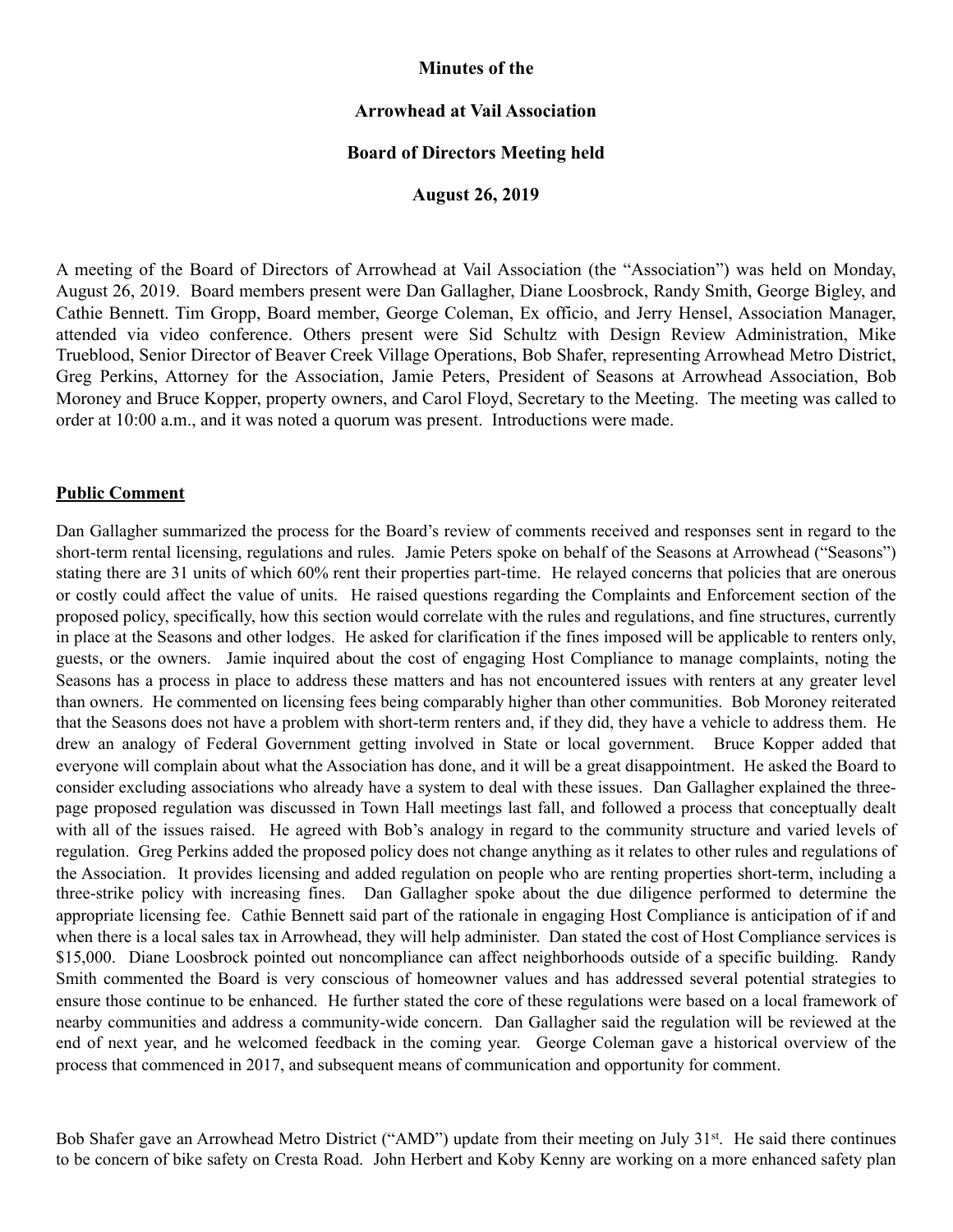for the public roads for preliminary review at AMD's meeting this Wednesday to determine next steps. Mike Trueblood commented that Cresta is not a road bike destination in comparison to Bachelor Gulch, Cordillera, or Belly Ache. Bob reported, on August 16th, AMD mailed a proposal and overview for implementing a 5% sales tax. There will be a Town Hall meeting on August 28<sup>th</sup>, 5:00 p.m. to 6:00 p.m., at Broken Arrow to answer questions. He compared it to the local sales tax in Bachelor Gulch, Beaver Creek, and Red Sky Ranch, as a means of generating revenue to support the community and offset revenue shortfalls from the Gallagher Amendment in Colorado. The vote will be open to Arrowhead property owners who are Eagle County voters with a deadline of November 5, 2019.

## **Proposed Adoption of Short-term Rental Regulation**

# **Randy Smith moved to adopt the Residential Short-term Rental Licensing, Regulations and Rules as presented. Diane Loosbrock seconded the motion and it was unanimously approved.**

Given the comments received this morning, Randy Smith spoke about the importance of collaborating with the various units that have their own administrative processes. Dan Gallagher thanked everyone for their efforts in development of the regulation.

## **Design Review**

Sid Schultz said the Design Review Committee ("DRC") will continue discussion in their next meeting to resolve issues with design regulations pertaining to duplexes.

## **Public Safety**

Koby Kenny explained changes to the monthly activity report. He, John Herbert, and Dan Gallagher have pared down the report from 36 to nine categories to be more relevant for Board purposes. Some categories are combined. Koby noted Public Safety will continue to track all categories if anyone would like more detailed information not in the consolidated report. Cathie Bennett shared that two umbrellas previously reported missing from her yard have been found on her property in an area of dense growth. Mike Trueblood reported there has been mountain lion activity in other associations. Last week, in Red Sky Ranch, a mountain lion went onto a property owner's porch and killed their dog. Department of Wildlife was unsuccessful in tracking the cats scent. Mike asked for feedback on the Colorado Classic bike race communication and traffic impacts, and the Board responded positively.

## **Committees**

Activities: Dan Gallagher referenced photos of the Ute Trail included in the Board package. Jerry Hensel confirmed the trail crew is on schedule to complete the trail this fall, unless winter weather sets in early.

Pool Advisory Committee: Dan Gallagher asked George Bigley about the status of the pool budget. George answered he should have it for the next Board meeting.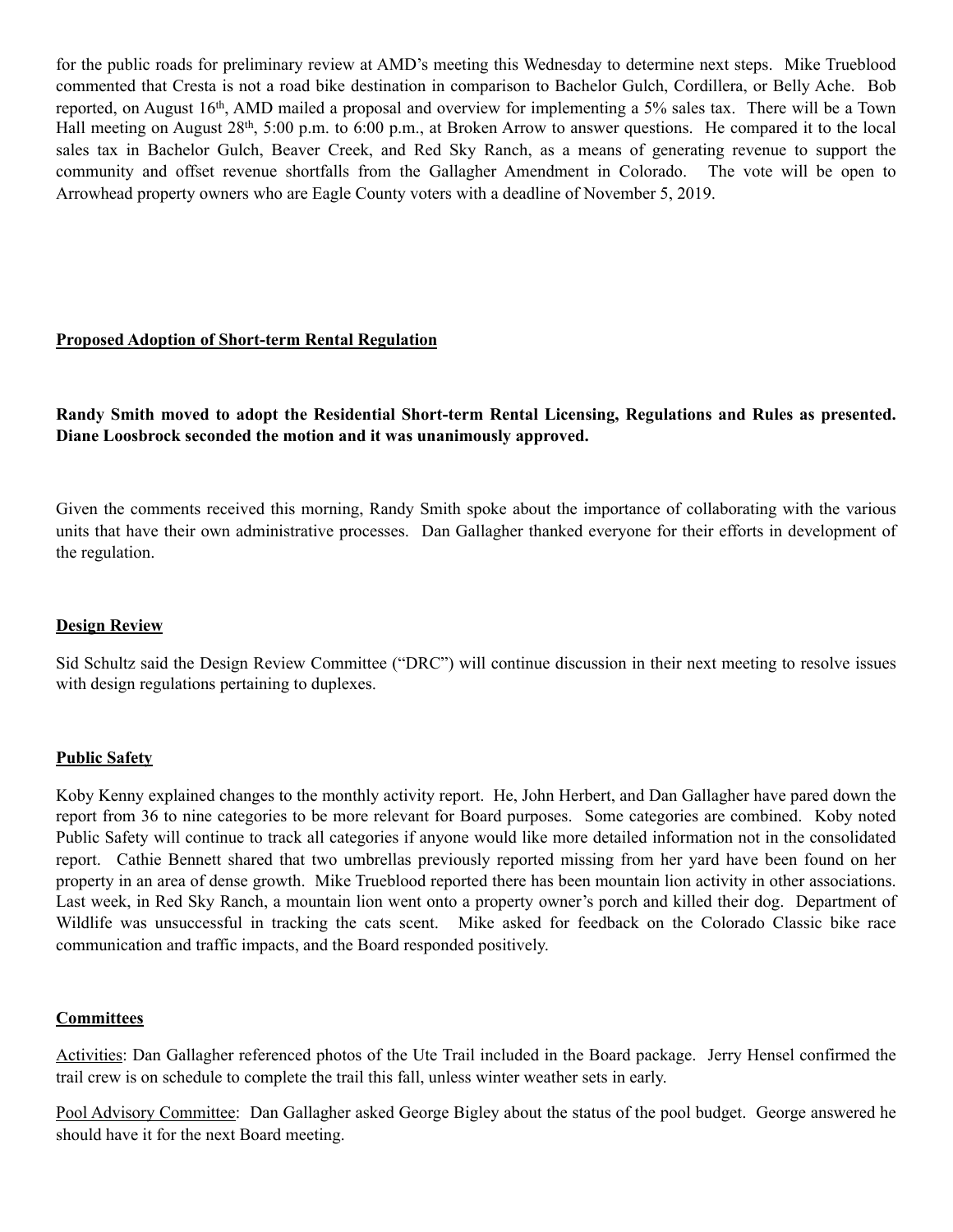Strategic Planning: Diane Loosbrock said the committee is considering expanding transportation next year. She is meeting with Bravo! representatives to discuss future coordinated activities.

Marketing and Communication: Randy Smith referred to the Fresh Tape Media ("Fresh Tape") proposal for 2020. He asked for input on the characterization of the Arrowhead brand. Randy said the objective is to characterize what Arrowhead is about, to be part of messaging used on social media and other locations to help people who do not know Arrowhead understand and appreciate what it stands for. Bob Shafer suggested adding a word synonymous with "active," from an athletic standpoint. Randy further explained these characterizations are the themes behind the story Fresh Tape will strive to tell. Randy spoke about incorporating cinemographs on Facebook and Instagram, and increasing engagement in Facebook groups. He talked about photo activation as an opportunity to gain visibility on Facebook, Instagram, and hashtags in unique locations. Fresh Tape has also proposed photo activation by creating a scene with a lift chair where people can sit and take a photo year-round with #thisisarrowhead in the background. Dan Gallagher said the Association has purchased the thisisarrowhead.com domain. Randy added that a few domain sites have been secured as possibilities to migrate from arrowheadatvail.net. Dan Gallagher mentioned a page in the proposal titled 'Gates are Open" and talked about the younger generation's desire for ease of access, noting this is the group of buyers Arrowhead is trying to attract.

Nominating: Diane Loosbrock said the committee has met. Vacancies for this year include one At-Large and one Low Density seat. The At-Large candidate has been selected, pending Board approval, and interviews are in progress for the Low Density candidate.

Tennis: Per the Cliff Drysdale contract, Dan Gallagher explained the Association receives a tennis rebate on pro and paid clinic lessons, racket restringing, and tennis equipment sales. He proposed reallocating the rebate in the coming year budget for tennis and pickle ball events, and an end-of-season bonus for the Director of Tennis and Assistant Pro. George Bigley said he is in support of a bonus program, but suggested setting parameters and benchmarks around earning a bonus. George asked who will fulfill food and beverage offerings? Dan answered the pro and tennis committee pick up items for their events and do not enlist catering. Jerry Hensel said next year's budget proposal will include all revenue from Cliff Drysdale and an expense line for pickle ball and tennis. Randy Smith advised budgeting for tennis and pickle ball rather than directly reallocating the tennis rebate. Diane Loosbrock asked if check out and management of recreational equipment could be included in the new contract. Dan proposed including an Activities assistant in the contract.

**Motion was made by Diane Loosbrock to authorize Dan Gallagher to use up to \$3,000 to work with the Tennis Committee on end-of-season bonuses for the Director of Tennis and Assistant Pro. Randy Smith seconded the motion and it was unanimously approved.** 

## **Financials**

Tim Gropp reported three property owners remain outstanding on their annual assessment. Notice of delinquency will be sent allowing 30-days to respond before liens are placed on the properties. Tim reviewed the Income Statement as of July 31, 2019, noting Real Estate Transfer Assessments ("RETA") are \$178K over budget. Between now and mid-September, an additional \$167K in RETA is anticipated. Tim explained the overage in Public Safety is the result of timing of hiring and overtime incurred, partially offset by the savings in supplies and vehicles. The unfavorable variance for trash removal has been carried forward to yearend. Tim, Jerry Hensel, and Erin McCauley are meeting next week to discuss the 2020 budget and create a draft for presentation at the next Board meeting. Mike Trueblood said RETA is trending unfavorable to budget for other association in the area.

## **Other Business**